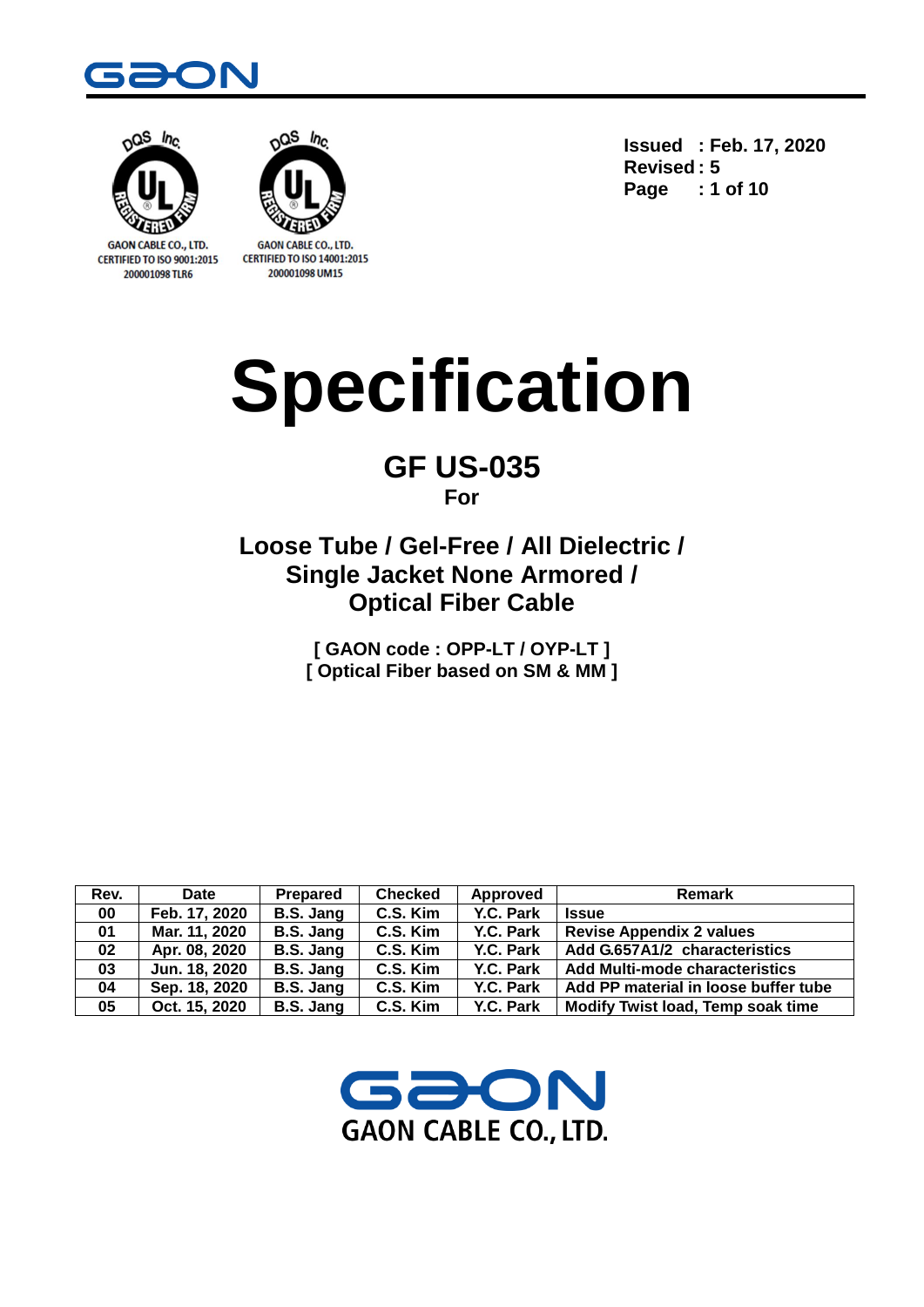

#### **1. Scope**

**1.1 Application**

**This specification covers the general requirements for the optical fiber telecom. The cable intended for outdoor applications.**

**1.2 Cable Description**

**The cable core consist of color coded fibers, dry water swellable material, color coded loose tubes, PE filler(if necessary), SZ-stranded around the dielectric central strength member with water blocking yarn(s).**

#### **Single Jacket / Non Armored (SJNA)**

**The cable structure is completed by the application of a core wrapping tape, auxiliary strength member if necessary, which with the core, are covered by an outer PE jacket.**

- **2. Optical Fiber**
	- **2.1 Construction of the fibers**



**2.2 The operating wavelength region of single-mode is around 1310 & 1550nm.**

#### **2.3 Material of the Fibers**

**The fiber shall be made from high grade silica glasses and the coating shall be made from UV curable acrylate material. A protective UV cured acrylate coating shall be applied over the fiber cladding and it shall be able to removed mechanically or chemically.**

- **Core : Silica (SiO2) Doped with Germanium Dioxide (GeO2)**
- **Cladding : Silica (SiO2)**
- **Coating : Dual Layers of UV curable acrylate ( or equivalent )**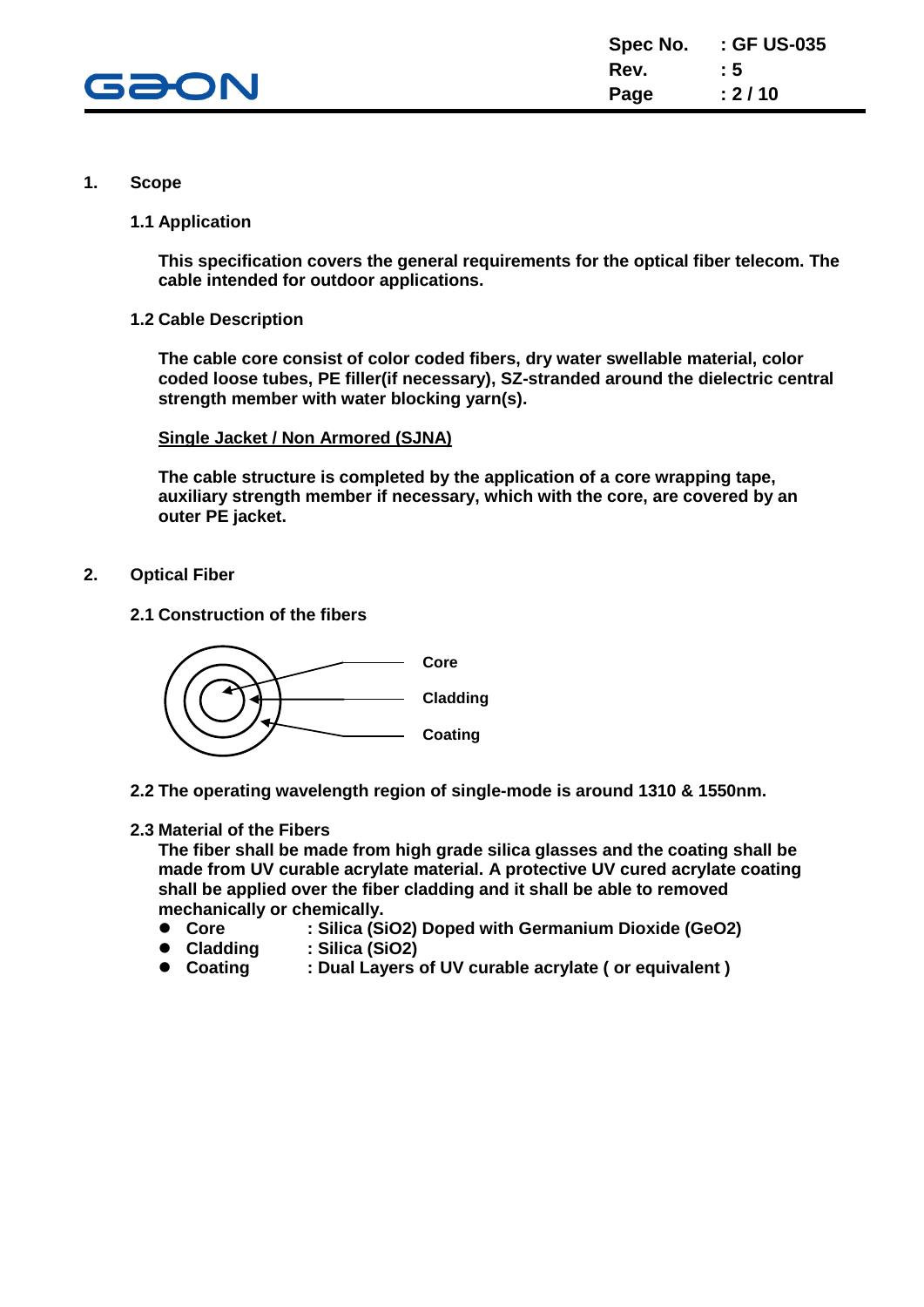

**2.4 Environmental conditions ; up to 100 % non-condensing humidity**

- **Operation : - 40 to 158**℉ **(- 40 to 70** ℃**)**
- **Installation : - 22 to 140**℉ **(- 30 to 60** ℃**)**
- **Storage : - 40 to 158**℉ **(- 40 to 70** ℃**)**
- **2.5 The optical, geometrical and mechanical performance of the optical fiber shall be in accordance with Table 1 (below).**

**Table 1-1 Characteristics for Single mode fiber ( The optical, geometrical and mechanical performance )**

| <b>Items</b>                                               | <b>Unit</b>   | <b>Specification</b>                            |                                             |               |  |
|------------------------------------------------------------|---------------|-------------------------------------------------|---------------------------------------------|---------------|--|
| Type of fiber                                              |               | G.652D                                          | G.657A1                                     | G.657A2       |  |
| <b>Mode field diameter</b><br>(@1310nm)                    | $\mu$ m       | $9.2 \pm 0.4$                                   | $8.9 \pm 0.4$                               | $8.6 \pm 0.4$ |  |
| Mode field concentricity error                             | $\mu$ m       | ≤0.8                                            |                                             |               |  |
| <b>Cladding diameter</b>                                   | $\mu$ m       | $125 \pm 1.0$                                   |                                             |               |  |
| <b>Cladding non-circularity</b>                            | $\%$          |                                                 | $≤1.0$                                      |               |  |
| <b>Coating diameter</b>                                    | $\mu$ m       | $245 \pm 15$                                    |                                             |               |  |
| <b>Transmission wavelength</b>                             | nm            | 1310, 1550                                      |                                             |               |  |
| <b>Attenuation (Max. 288C)</b>                             | dB/km         |                                                 | $\leq$ 0.35 @ 1310 nm<br>≤ 0.25 $@$ 1550 nm |               |  |
| <b>Attenuation (Max. 576C)</b>                             | dB/km         | $\leq$ 0.40 @ 1310 nm<br>$\leq$ 0.30 @ 1550 nm  |                                             |               |  |
| Zero dispersion wavelength                                 | nm            | $1300 - 1324$                                   |                                             |               |  |
| <b>Chromatic dispersion</b>                                | ps/nm.km      | $\leq$ 3.2 @ 1290 ~ 1330 nm<br>≤ 18 $@$ 1550 nm |                                             |               |  |
| Zero dispersion slope                                      | ps/nm2.k<br>m | $\leq 0.092$                                    |                                             |               |  |
| PMD <sub>o</sub><br>ps/√km<br>(Linked value, M=20, Q=0.01) |               | $\leq 0.2$                                      |                                             |               |  |
| Proof test (Nom)                                           | kpsi          | 100                                             |                                             |               |  |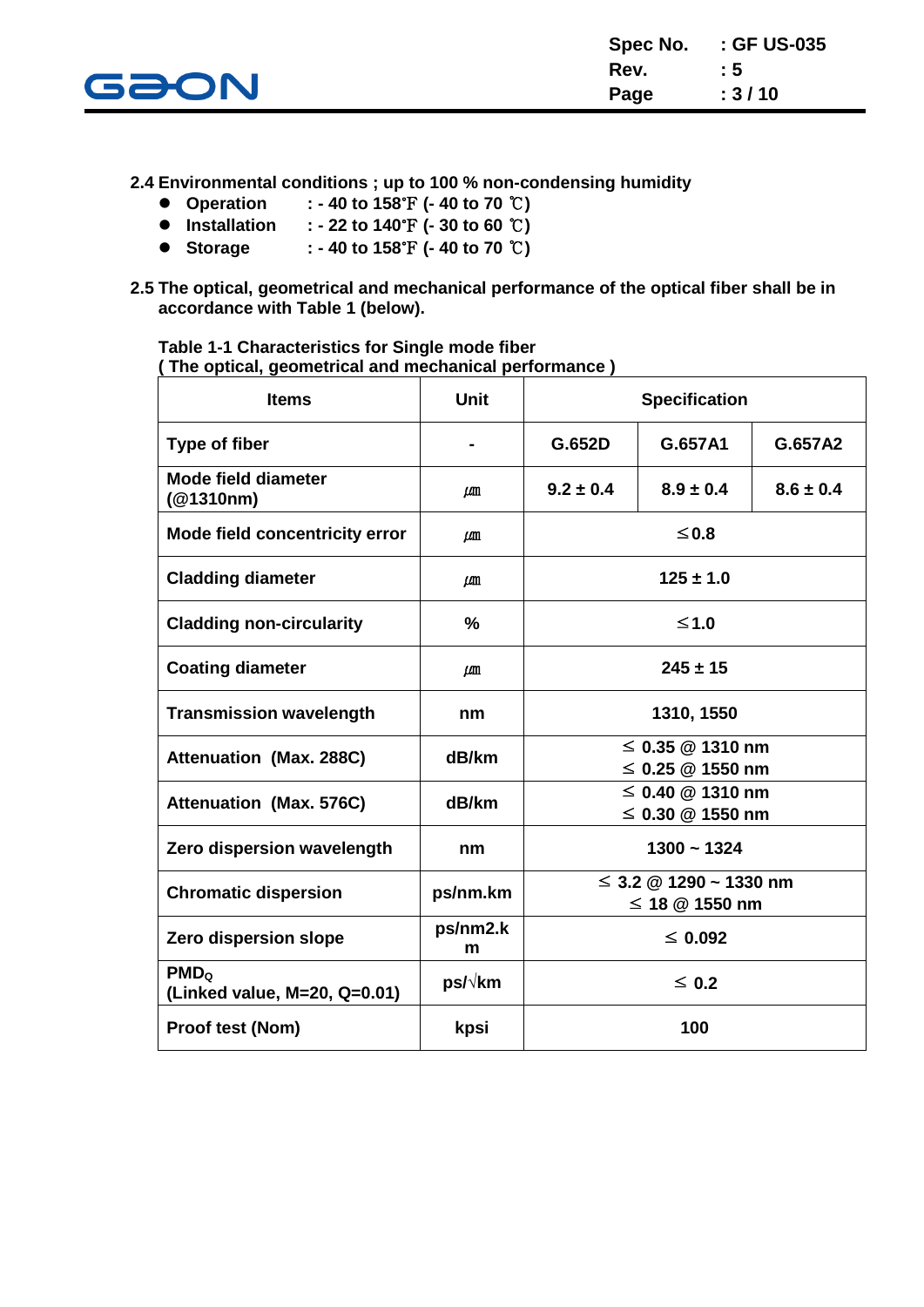

| Spec No. | : GF US-035 |
|----------|-------------|
| Rev.     | : 5         |
| Page     | : 4/10      |

| Table 1-2 Characteristics for MM fiber |  |
|----------------------------------------|--|
|                                        |  |

**(optical, geometrical & mechanical performance)**

| <b>Items</b>                                       | <b>Unit</b> | <b>Specification</b>                |                                     |  |
|----------------------------------------------------|-------------|-------------------------------------|-------------------------------------|--|
| Type of fiber                                      |             | OM1(62.5/125 MM)                    | OM2(50/125 MM)                      |  |
| <b>Attenuation co-efficient</b>                    | dB/km       | ≤ 3.5 @ 850 nm<br>≤ 1.5 $@$ 1300 nm | ≤ 3.5 @ 850 nm<br>≤ 1.5 $@$ 1300 nm |  |
| <b>Bandwidth</b>                                   | MHz.km      | ≥ 200 @ 850nm<br>≥ 500 @ 1300nm     | ≥ 400 @ 850nm<br>≥ 600 @ 1300nm     |  |
| <b>Numerical aperture</b>                          |             | $0.275 \pm 0.015$                   | $0.200 \pm 0.015$                   |  |
| Core diameter                                      | $\mu$ m     | $62.5 \pm 3.0$                      | $50 \pm 3.0$                        |  |
| <b>Core-cladding</b><br><b>Concentricity error</b> | $\mu$ m     | $\leq 3.0$                          | $\leq 3.0$                          |  |
| <b>Cladding diameter</b>                           | LΜ          | $125 \pm 2.0$                       | $125 \pm 2.0$                       |  |
| <b>Cladding non-circularity</b>                    | $\%$        | $≤$ 2.0                             | $≤$ 2.0                             |  |
| <b>Coating diameter</b>                            | $\mu$ m     | $245 \pm 15$                        | $245 \pm 15$                        |  |
| <b>Coating non-circularity</b>                     | $\%$        | $≤$ 6.0                             | $≤$ 6.0                             |  |
| <b>Proof test (Nom)</b>                            | kpsi        | 100                                 | 100                                 |  |

#### **Table 1-3 Characteristics for MM fiber for 10G grade (optical, geometrical & mechanical performance)**

| <b>Items</b>                                              | <b>Unit</b> | <b>Specification</b>                  |                                       |
|-----------------------------------------------------------|-------------|---------------------------------------|---------------------------------------|
| Type of fiber                                             |             | OM3(50/125 MM)                        | OM4(50/125 MM)                        |
| <b>Attenuation co-efficient</b>                           | dB/km       | ≤ 3.5 $@$ 850 nm<br>≤ 1.5 $@$ 1300 nm | ≤ 3.5 $@$ 850 nm<br>≤ 1.5 $@$ 1300 nm |
| <b>OFL Bandwidth</b>                                      | MHz.km      | ≥ 1500 @ 850nm<br>≥ 500 @ 1300nm      | ≥ 3500 @ 850nm<br>≥ 500 @ 1300nm      |
| <b>Effective modal</b><br>bandwidth                       | MHz.km      | ≥ 2000 @ 850nm                        | ≥ 4700 @ 850nm                        |
| <b>Transmission link length</b><br>for 10Gbps Ethernet SX | m           | 300 @ 850nm                           | 550 @ 850nm                           |
| <b>Numerical aperture</b>                                 |             | $0.200 \pm 0.015$                     | $0.200 \pm 0.015$                     |
| <b>Core diameter</b>                                      | $\mu$ m     | $50 \pm 3.0$                          | $50 \pm 3.0$                          |
| Core-cladding<br><b>Concentricity eror</b>                | LAM         | $\leq 3.0$                            | $\leq 3.0$                            |
| <b>Cladding diameter</b>                                  | $\mu$ m     | $125 \pm 2.0$                         | $125 \pm 2.0$                         |
| <b>Cladding non-circularity</b>                           | $\%$        | $≤$ 2.0                               | $\leq 2.0$                            |
| <b>Coating diameter</b>                                   | $\mu$ m     | $245 \pm 15$                          | $245 \pm 15$                          |
| <b>Coating non-circularity</b>                            | %           | $≤$ 6.0                               | $≤$ 6.0                               |
| <b>Proof test (Nom)</b>                                   | kpsi        | 100                                   | 100                                   |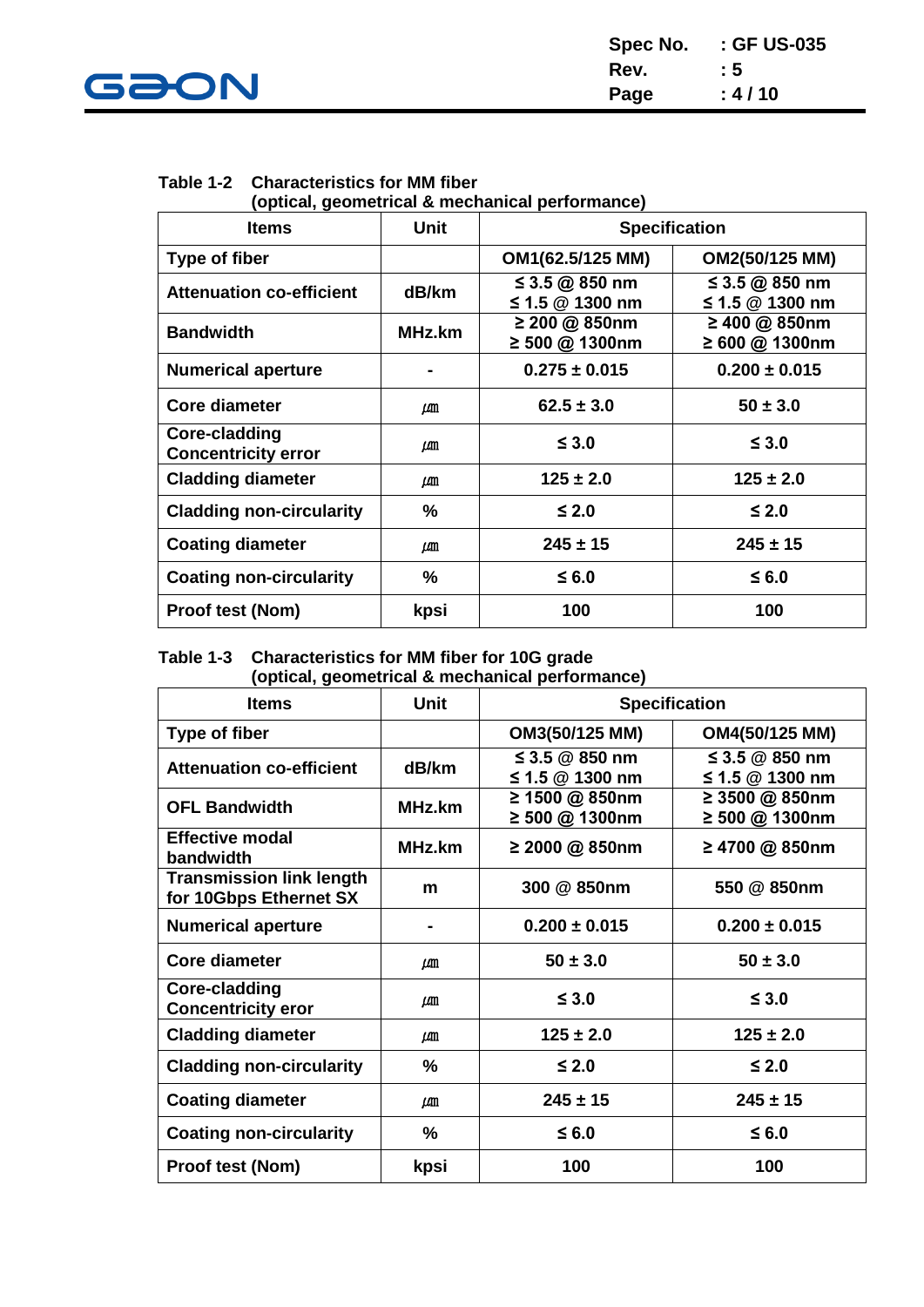

#### **3. Cable Construction**

#### **3.1 The construction of the cable shall be in accordance with Table 2 (below).**

#### **Table 2 Construction of the cable**

| <b>Items</b>                         | <b>Description</b>                                                                                                           |
|--------------------------------------|------------------------------------------------------------------------------------------------------------------------------|
| Fiber type                           | See Table 1                                                                                                                  |
| No. of fibers                        | Max. 576                                                                                                                     |
| Loose buffer tube<br>material        | PBTP (Polybutylene Terephthalate) or<br>PP (Polypropylene)                                                                   |
| No. of fiber per tube                | 12 (Max. 288C), 24 (Max. 576C)                                                                                               |
| <b>Filler</b>                        | Natural color PE rod(s)<br>If necessary, the PE filler use for a circular-section core.<br>(To make good core configuration) |
| Central strength member              | FRP (If necessary, PE coating)                                                                                               |
| <b>Water blocking material</b>       | Water blocking yarn(s) or tape<br>(To prevent the ingress of water)                                                          |
| <b>S-Z Stranding</b><br>(Cable core) | The required numbers of loose tube and filler rod are S-Z<br>stranded tightly around the CSM.                                |
| Core wrapping tape                   | <b>Water blocking tape</b>                                                                                                   |
| <b>Rip cord</b>                      | Two ripcords (To provide easy cable entry)                                                                                   |
| Outer jacket                         | <b>Black colored MDPE</b>                                                                                                    |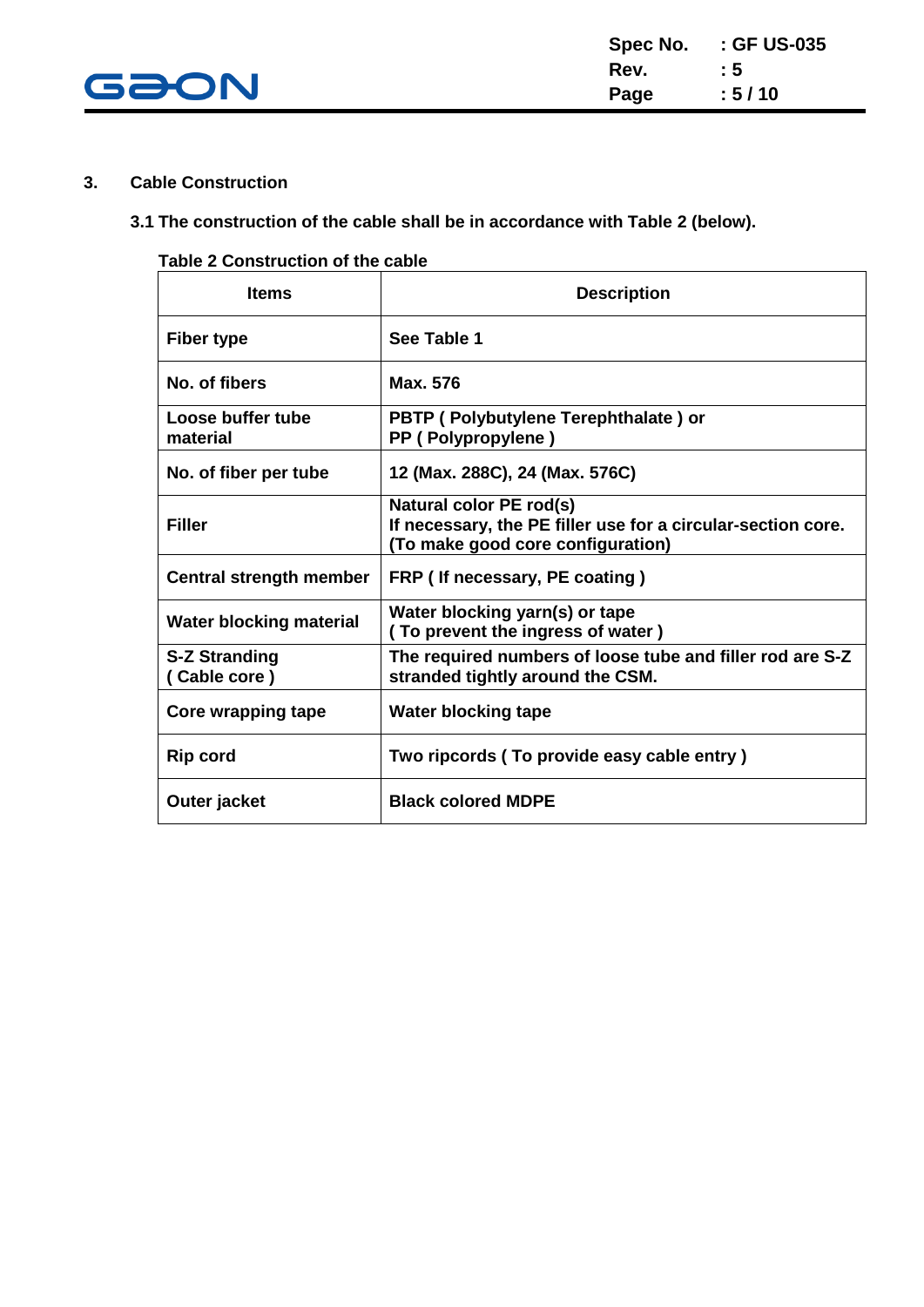

#### **4. Fiber & Loose tube Identification**

**4.1 The color code of the loose tubes and the individual fibers within each loose tube shall be accordance with Table 3 (below).**

| <b>No</b>      | <b>Color</b>  | <b>No</b> | <b>Color</b>                 |
|----------------|---------------|-----------|------------------------------|
| 1              | <b>Blue</b>   | 13        | Blue + Single dot marking    |
| $\mathbf{2}$   | Orange        | 14        | Orange + Single dot marking  |
| 3              | Green         | 15        | Green + Single dot marking   |
| 4              | <b>Brown</b>  | 16        | Brown + Single dot marking   |
| 5              | Gray          | 17        | Gray + Single dot marking    |
| 6              | <b>White</b>  | 18        | White + Single dot marking   |
| $\overline{7}$ | Red           | 19        | Red + Single dot marking     |
| 8              | <b>Black</b>  | 20        | Natural + Single dot marking |
| 9              | Yellow        | 21        | Yellow + Single dot marking  |
| 10             | <b>Violet</b> | 22        | Violet + Single dot marking  |
| 11             | <b>Pink</b>   | 23        | Pink + Single dot marking    |
| 12             | Aqua          | 24        | Aqua + Single dot marking    |

**Table 3-1 Color code of the fibers**

#### **Table 3-2 Color code of the loose buffer tubes**

| <b>No</b>      | <b>Color</b>  | <b>No</b> | <b>Color</b>                              |
|----------------|---------------|-----------|-------------------------------------------|
| 1              | <b>Blue</b>   | 13        | <b>Blue + Black longitudinal stripe</b>   |
| $\mathbf{2}$   | Orange        | 14        | Orange + Black longitudinal stripe        |
| 3              | Green         | 15        | Green + Black longitudinal stripe         |
| 4              | <b>Brown</b>  | 16        | Brown + Black longitudinal stripe         |
| 5              | Gray          | 17        | Gray + Black longitudinal stripe          |
| 6              | <b>White</b>  | 18        | White + Black longitudinal stripe         |
| $\overline{7}$ | <b>Red</b>    | 19        | Red + Black longitudinal stripe           |
| 8              | <b>Black</b>  | 20        | <b>Black + White* longitudinal stripe</b> |
| 9              | Yellow        | 21        | Yellow + Black longitudinal stripe        |
| 10             | <b>Violet</b> | 22        | Violet + Black longitudinal stripe        |
| 11             | <b>Pink</b>   | 23        | Pink + Black longitudinal stripe          |
| 12             | Aqua          | 24        | Aqua + Black longitudinal stripe          |

 **\* : It is possible to be replaced by Yellow color longitudinal stripe.**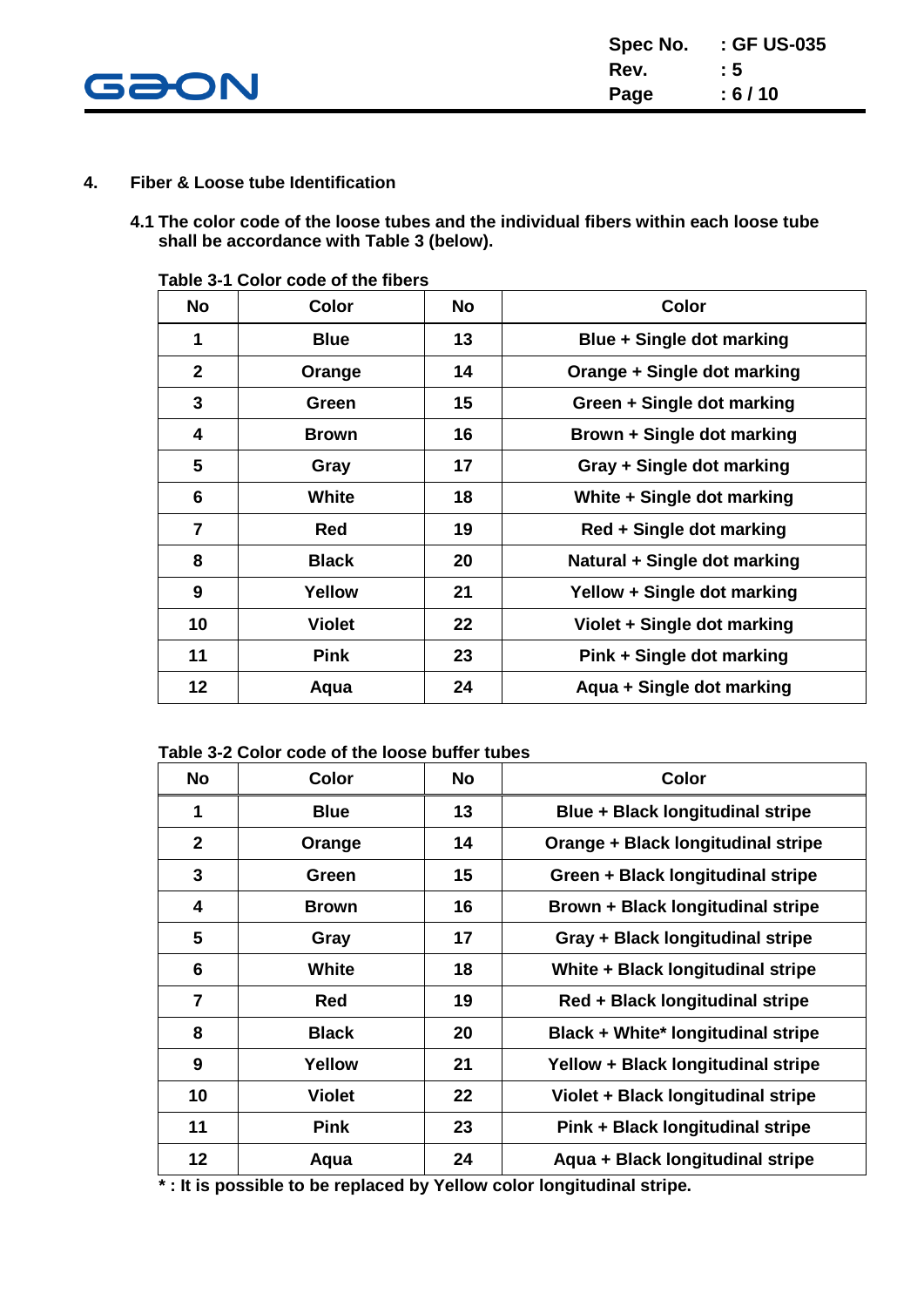

#### **5. Mechanical / Environmental Performance & Tests**

**5.1 The mechanical & environmental performance of the cable shall be in accordance with Table 4 (below). Unless otherwise specified, all attenuation measurements required in this section shall be performed at 1550 nm for single mode(SM) and at 1300nm for multi mode(MM) fiber. The measurement equipment error can be occurred in range of 0.02dB.**

| <b>Items</b>                                        | <b>Description</b>                                                                                                                                                                                                                                                                                            |
|-----------------------------------------------------|---------------------------------------------------------------------------------------------------------------------------------------------------------------------------------------------------------------------------------------------------------------------------------------------------------------|
| <b>Tensile strength</b>                             | • Test method: IEC 60794-1-2 Method E1<br>-. Mandrel diameter : 40D (D : Cable dia.)<br>-. Applied Tensile load: 2,700N<br>-. Duration of loading : 60 min.<br>• Acceptance criteria<br>-. Attenuation increment : $\leq$ 0.15 dB for SM, after test<br>$\leq$ 0.40 dB for MM, after test                     |
| <b>Crush resistance</b><br>(Compressive<br>loading) | Test method: IEC 60794-1-2 Method E3<br>$\bullet$<br>-. Applied load: 1,100N<br>-. No of points : 1 point<br>$-$ . Plate size : 100mm x 100mm<br>-. Duration of loading: 10min.<br>• Acceptance criteria<br>-. Attenuation increment : $\leq$ 0.15 dB for SM, after test<br>$\leq$ 0.40 dB for MM, after test |
| <b>Impact resistance</b>                            | • Test method: IEC 60794-1-2 Method E4<br>-. Drop hammer mass: 9.8N.m<br>-. No. of impact per point : 1 time $@3$ point<br>• Acceptance criteria<br>-. Attenuation increment : $\leq$ 0.15 dB for SM, after test<br>$\leq$ 0.40 dB for MM, after test                                                         |
| <b>Cable bend</b>                                   | Test method: IEC 60794-1-2 Method E11A<br>$\bullet$<br>-. Mandrel diameter : 20D (D : Cable dia.)<br>-. No. of bend cycles: 4 turns<br>-. Bend angle : $\pm$ 180 degree<br>• Acceptance criteria<br>-. Attenuation increment : $\leq$ 0.15 dB for SM, after test<br>$\leq$ 0.40 dB for MM, after test         |

**Table 4 Mechanical & Environmental Performance of the cable**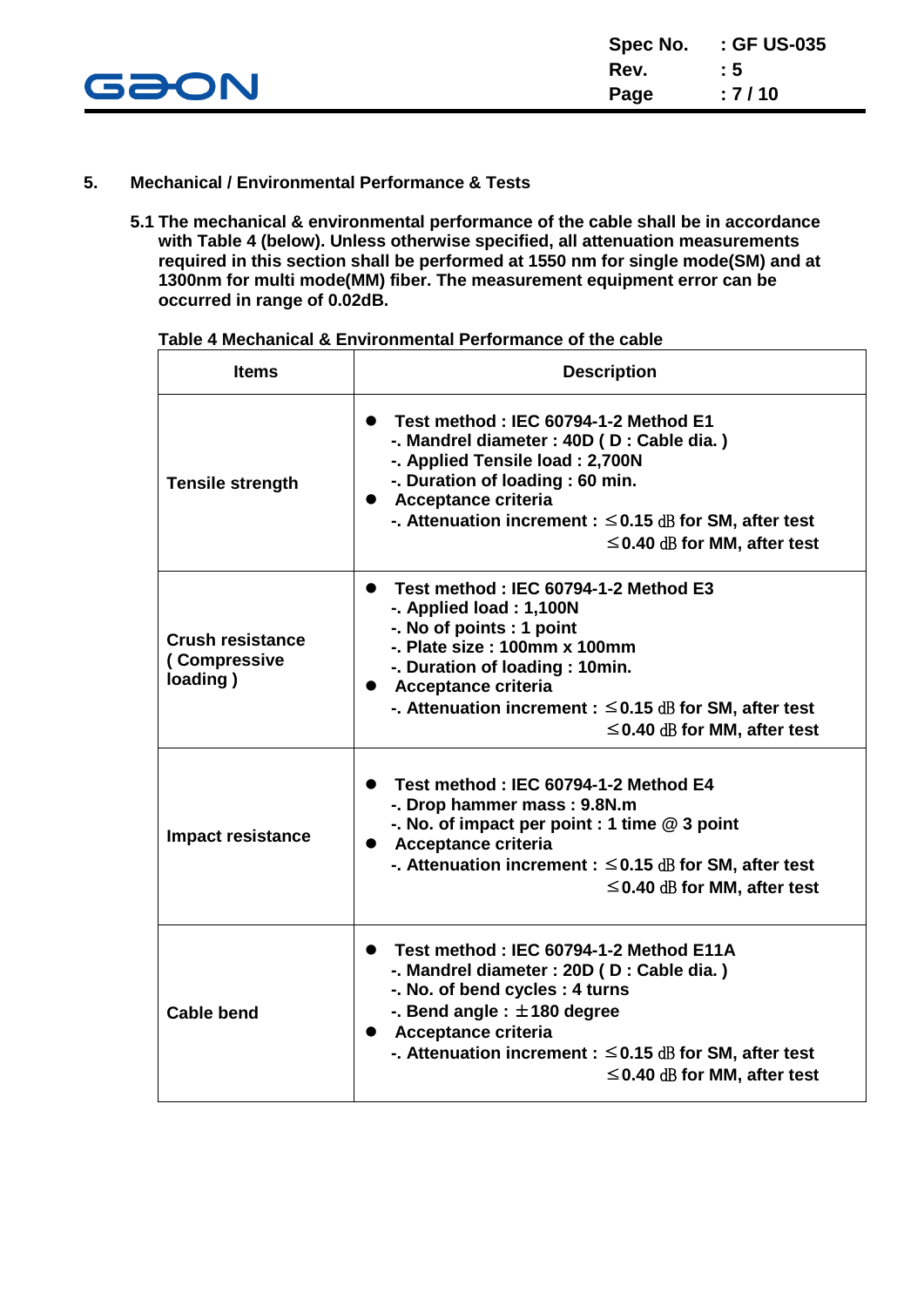| GƏON                       |                                                                                                                                                                                                                                                                                                                                                                                                                                                                | Rev. : 5<br>Page | Spec No. : GF US-035<br>: 8/10       |
|----------------------------|----------------------------------------------------------------------------------------------------------------------------------------------------------------------------------------------------------------------------------------------------------------------------------------------------------------------------------------------------------------------------------------------------------------------------------------------------------------|------------------|--------------------------------------|
| <b>Torsion</b>             | Test method : IEC 60794-1-2 Method E7<br>$\bullet$<br>-. Cable twisted length: 2 m<br>-. No. of twist cycles : 10 cycles<br>-. Twist angle : $\pm$ 180 degree<br>-. Twist load: 55N (5.5kg)<br><b>Acceptance criteria</b><br>-. Attenuation increment : $\leq$ 0.15 dB for SM, after test                                                                                                                                                                      |                  | $\leq$ 0.40 dB for MM, after test    |
| <b>Water penetration</b>   | Test method : IEC 60794-1-2 Method F5<br>-. Length of specimen: 3 m<br>-. Height of pressure head : 1 m<br>-. Test time: 24 h<br>Acceptance criteria<br>-. No leakage through the open cable end                                                                                                                                                                                                                                                               |                  |                                      |
| <b>Temperature Cycling</b> | • Test method : IEC 60794-1-2 Method F1<br>-. Cable length : ≥ 500m (1,640ft)<br>-. Test condition : $\geq 2$ fibers shall be spliced<br>-. Temperature cycling schedule<br>$: +23^{\circ}$ $\mathbb{C}$ $\mathbb{F}$ -40 $\mathbb{C}$ $\mathbb{F}$ +70 $\mathbb{C}$ $\mathbb{F}$ +23 $\mathbb{C}$<br>-. Soak time at each temperature : 12h<br>-. No. of cycles : 2<br>Acceptance criteria<br>-. Attenuation increment : $\leq$ 0.15 dB/km for SM, after test |                  | $\leq$ 0.40 dB/km for MM, after test |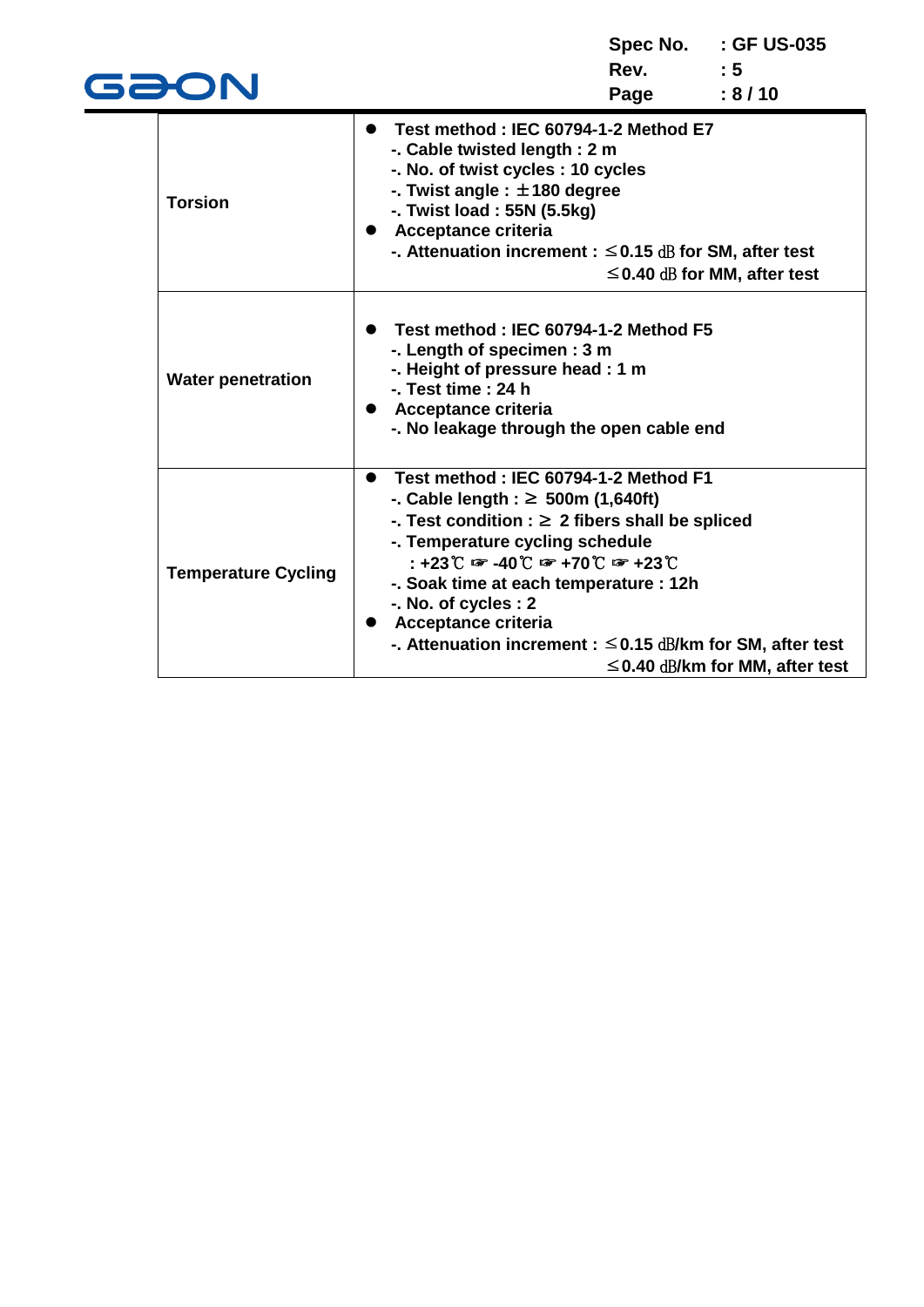

#### **6. Packing and marking**

**6.1 Cable marking**

**The jacket shall be marked every two feet or one meter with following information.**

- **1) Cable type & counts**
- **2) Name of the manufacturer**
- **3) Year of manufacture (\*\*\*\*)**
- **4) Serial number (#####, 4digits or 5digits)**
- **5) Length marking (FEET or m)**
- **Ex) For SM 72 fiber cable 00002FEET OPP-LT SM 72C GAON \*\*\*\* ##### 00004FEET**
- **6.2 Cable packing**
	- **6.2.1 Standard length of cable shall be 13,124ft (4,000m) up to 144C, and 6,560ft (2,000m) up to 576C. Other cable length is also available if required by customer.**
	- **6.2.2 Each length of the cable shall be shall be wound on a separate wooden reel.**
	- **6.2.3 Both ends of the cable shall be sealed with a suitable plastic cap to prevent the entry of moisture during shipping, handling and storage.**
	- **6.2.4 The cable ends shall be securely fastened to the reel to prevent the cable from becoming loose in transit or during placing operations.**
	- **6.2.5 The inner end of the cable is housed into a slot on the side of the reel without extra cable length for testing.**
	- **6.2.6 The reels must have a number of rotations that there is a min. free space of 50mm between the upper layer and the edge of the flanges.**
	- **6.2.7 Circumference battens or Wood-fiber board shall be secured with steel band to protect the cable during normal handling and storage.**
- **6.3 Cable reel**
	- **6.3.1 Details given below shall be distinctly marked on a weather proof materials on both outer sides of the reel flange ;**
		- **1) Customer's name**
		- **2) Contract Number**
		- **3) Type & fiber counts of cable**
		- **4) Length of cable in meter**
		- **5) Drum number**
		- **6) Gross & Net weight in kilograms**
		- **7) Year of manufacture**
		- **8) Name of the manufacturer**
		- **9) Arrow showing the direction the drum shall be rolled**
		- **\* Other shipping mark is also available if required by customer.**
	- **6.3.2 The cable shall be wound on the reel designed to prevent damages during shipment and installation.**
	- **6.3.3 The minimum barrel diameter of the cable drums shall be at least 40 times the overall cable diameter.**
	- **6.3.4 The arbor holes provided in the reels shall be 75 ~ 125 mm in diameter. The arbor hole on each flange shall be reinforced with a bearing plate.**